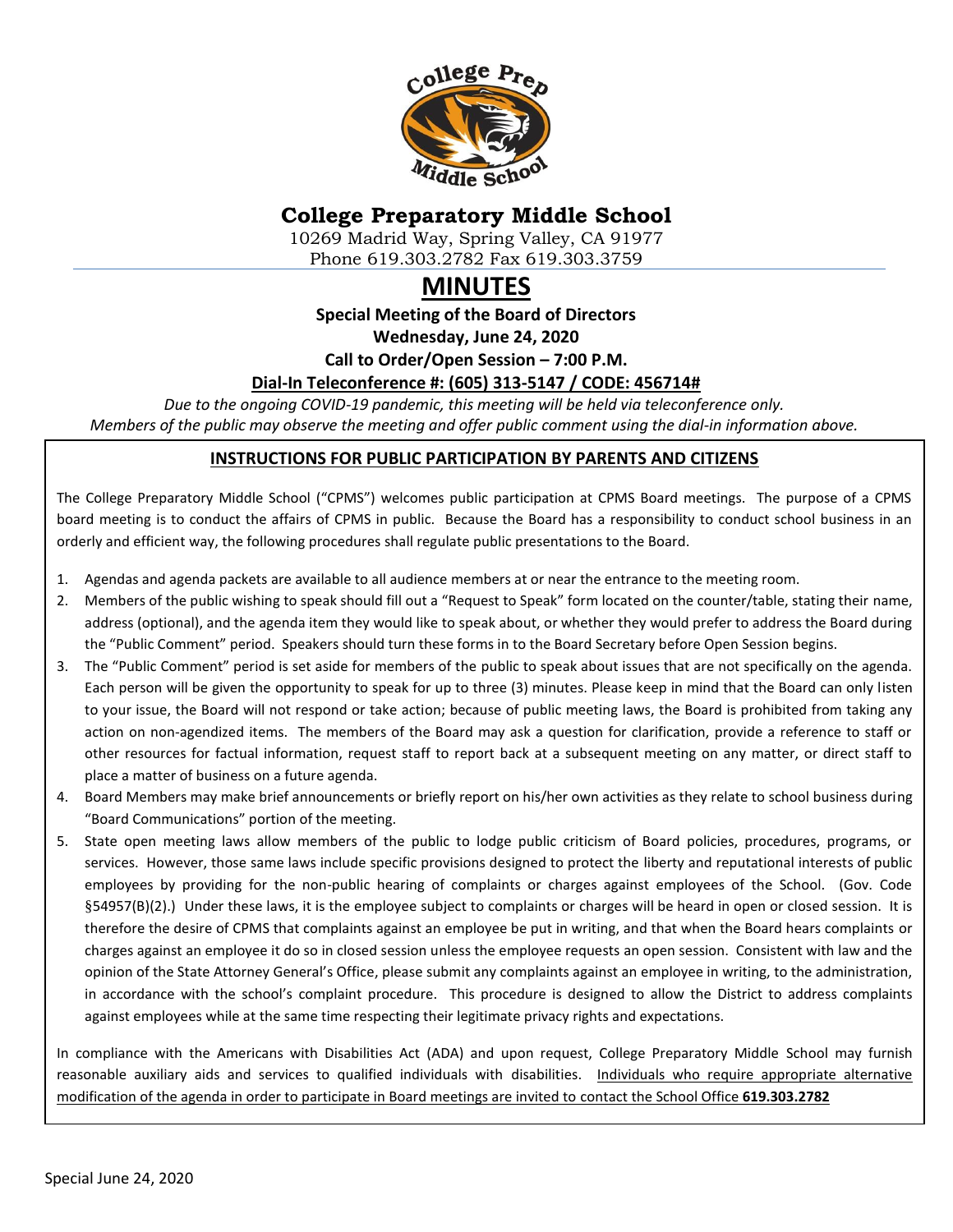## **I. PRELIMINARY**

### **A. Call to Order**

The meeting was called to order by President Meitchik at 7:02 p.m.

## **B. Roll Call**

|                | Present | Absent | <b>Arrived Late</b> | Departed Early |
|----------------|---------|--------|---------------------|----------------|
| Corey Meitchik |         |        |                     |                |
| Lisa Dietrich  |         |        |                     |                |
| Kathy Kinsella |         |        |                     |                |
| Garth Hebbler  |         |        |                     |                |

## **C. Pledge of Allegiance**

#### **D. Approval of Board Agenda**

Motion by: Corey Meitchik Seconded by: Kathy Kinsella Vote:

|                | Yes/Aye | No/Nay | Abstain |
|----------------|---------|--------|---------|
| Corey Meitchik |         |        |         |
| Lisa Dietrich  |         |        |         |
| Kathy Kinsella |         |        |         |
| Garth Hebbler  |         |        |         |

## **II. COMMUNICATIONS**

#### **A. Non-Agenda Public Comment**

Public comment on items not listed on the Agenda. Maximum time three (3) minutes.

#### **B. Board Communications/ Announcements**

Governing Board members make brief announcements or briefly report on his/her own activities as they may relate to school business.